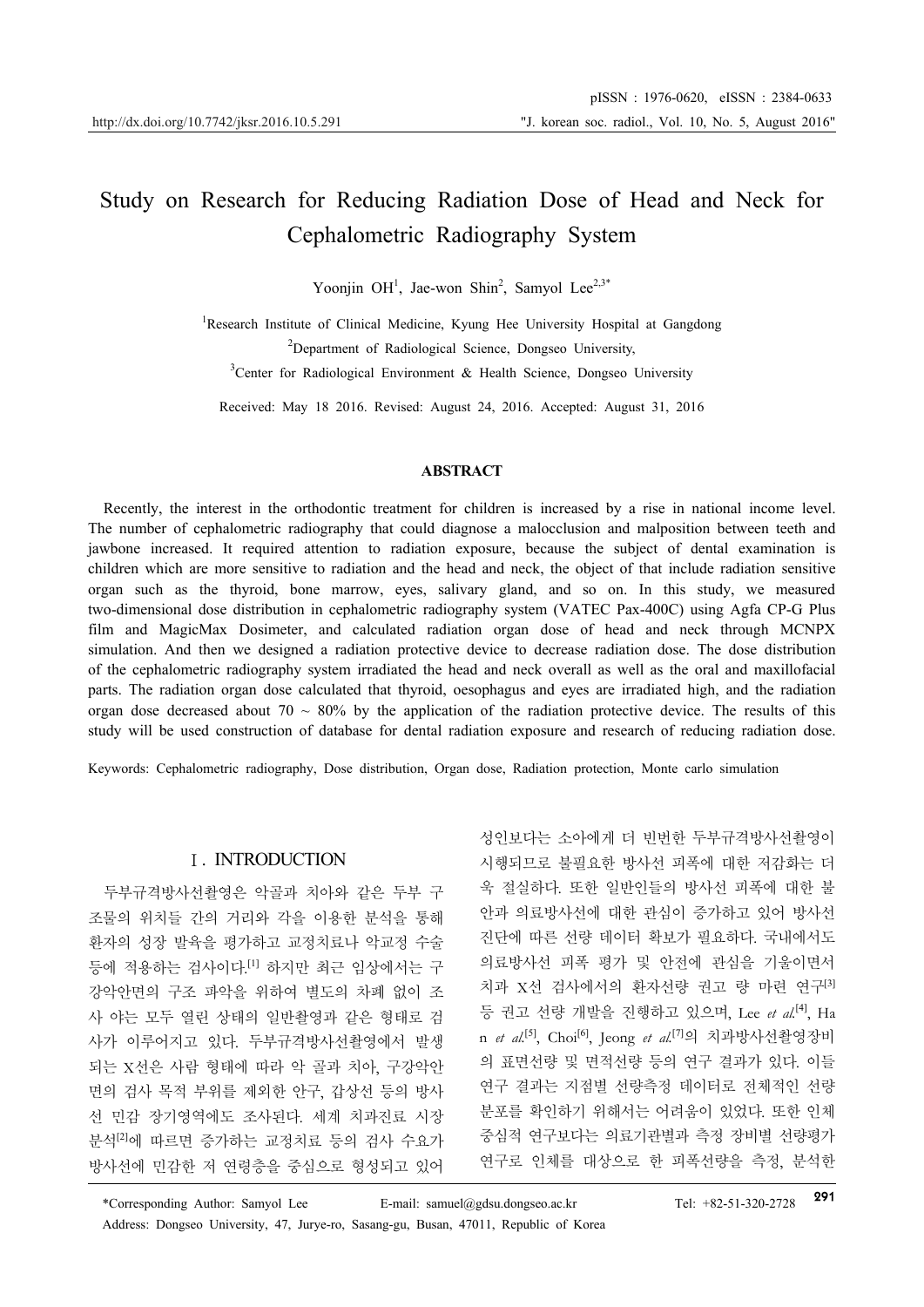연구는 직접 측정이 불가능한 한계로 인해 연구가 부족한 실정이다.

이에 본 연구에서는 두부규격방사선촬영에서 발생되 는 선량분포를 측정하고 MCNPX 시뮬레이션을 통해 두경부 주요 장기별 피폭선량을 계산하였다. 그리고 두 부규격방사선촬영에 적용 가능한 피폭저감 장치를 설 계하여 피폭 저감율을 확인하고 두부규격방사선촬영에 서의 환자 피폭선량 감소 방법을 제시하고자 한다.

## Ⅱ. MATERIAL AND METHODS

본 실험에서는 Fig. 1과 같이 VATEC Pax-400C 장치 를 이용하였다. 두부규격방사선촬영장치의 주요 사양 은 Table. 1과 같으며, 본 실험에서는 78 kVp 관전압과 9 mA의 관전류, 15 초의 노출시간으로 두부규격방사 선촬영을 시행하였다.



Fig. 1. Cephalometric radiography system (Pax-400C system, Vatec Co., Korea).

Table 1. Specifications of cephalometric radiography system

| Product                          | Pano+Ceph                          |  |  |  |
|----------------------------------|------------------------------------|--|--|--|
| Focal Spot                       | $0.5$ mm                           |  |  |  |
| Scan Time                        | 15 sec $(Lat.)$<br>13.5 sec $(AP)$ |  |  |  |
| Dimension $(WxD(L)xH(T))$        | 1920x1200x2240                     |  |  |  |
| Generator Voltage<br>(Operating) | $60-90$ kV                         |  |  |  |
| Generator Current<br>(Operating) | $2-10$ mA                          |  |  |  |

# 1. X선 선량분포 측정

두부규격방사선촬영장치의 X선 선량분포 측정범위 를 확인하기 위해서 Agfa CP-G Plus 필름 (Agfa Medic al X-ray film, CP-G plus, Agfa HealthCare NV, Mortsel, Belgium)을 사용하여 X선 노출영역을 측정하였다. Fig. 2와 같이 필름을 두부규격방사선촬영 시 두경부가 위 치하는 높이에 설치하여 X선을 노출하였고, 전후 방향 으로 22 cm, 상하방향으로 23 cm의 X선 노출영역을 확인하였다.



Fig. 2. Experiment for measuring X-ray exposure area (left: setup , right: result).

그리고 이 X선 노출영역을 기초로 하여 선량계의 측 정 위치 좌표를 표시한 아크릴 판을 제작하였다. 아크 릴 판의 전후 22 cm, 상하 22 cm의 범위에서 각각 2 c m간격으로 선량계를 이동시키면서 X선 선량분포를 측 정하였다. 선량계는 MagicMax 선량계 (MagicMaX Univ ersal XR Multidetector, IBA Dosimetry GmbH, German y)를 사용하여 Fig. 3과 같이 설치하고 두부규격방사선 촬영에서 발생되는 선량분포를 측정하였다. 본 선량계 는 일반 방사선촬영 전용 선량계로 선량 측정범위는 6 00 nGy에서부터 3 Gy이다.



Fig. 3. Setup of experiment for measuring X-ray dose distributions (left: MagicMax dosimeter, right: location of the dosimeter in cephalometric radiography system).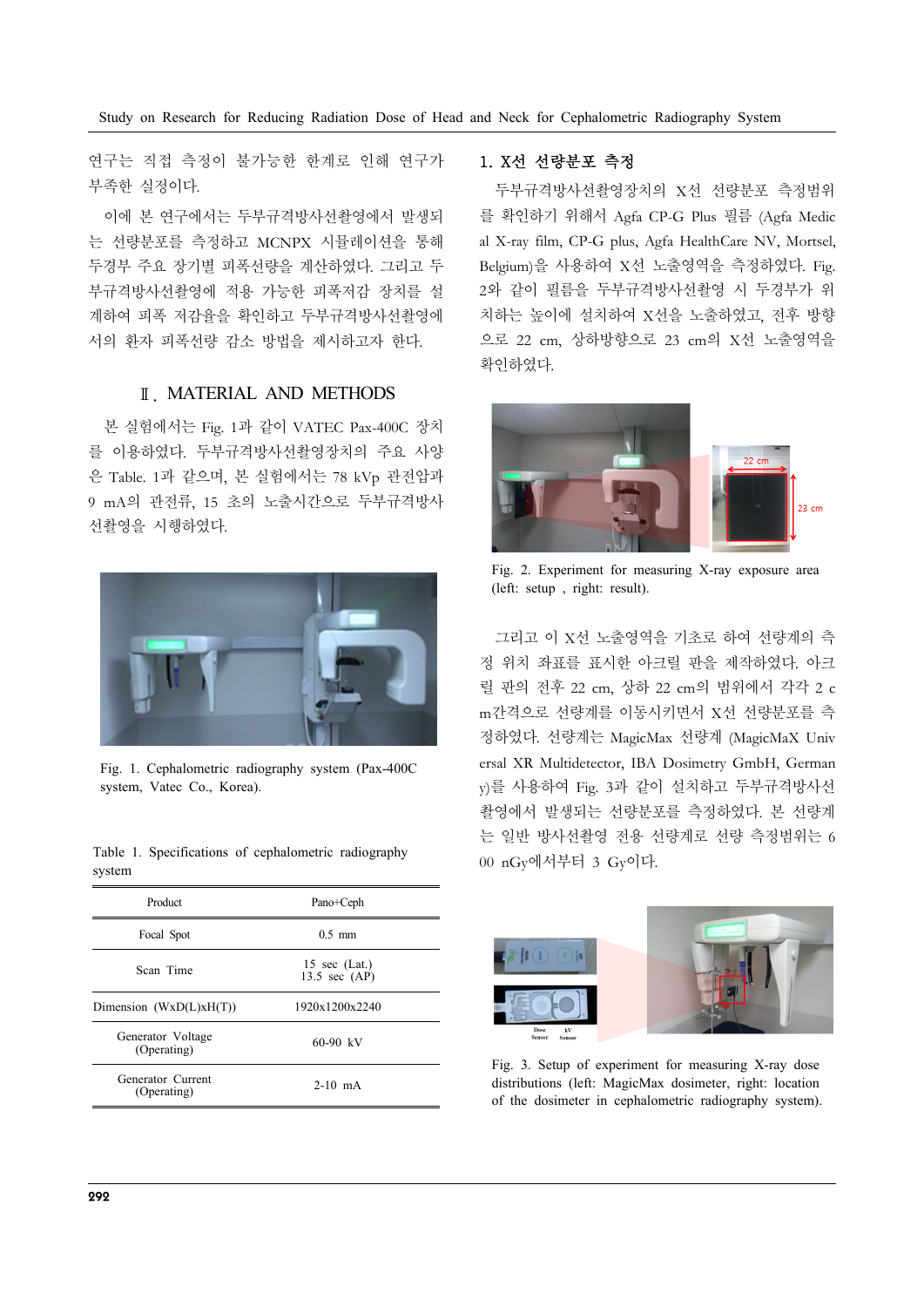# 2. 두경부 피폭선량 계산 시뮬레이션

2.1 MCNPX코드기반 전산화 복셀 팬텀 모델링

두경부 주요장기별 피폭선량을 계산하기 위하여 인 체등가 물질로 구성된 인체 팬텀인 Rando 팬텀 (The P hantom Laboratory, Salem, NY)의 CT DICOM 영상을 기반으로 MCNPX코드기반 전산화 복셀 팬텀을 Fig. 4 와 같이 제작하였다. CT DICOM 영상은 120 kVp, 200 mAs 의 CT촬영 조건으로 1.25 mm의 절편 두께로 얻 은 것이다.



Fig. 4. Modeling computational voxel phantom (left: CT DICOM images of Rando phantom, right: computational voxel phantom).

피폭선량 계산은 두경부에서 방사선감수성이 높은 주요 장기 7개로 정하고 선량 계산 지점을 Table 2와 같이 총 20개로 하였다. 골수 5개, 갑상선 2개, 타액선 6개, 식도 1개, 뇌 1개, 피부 3개, 눈 2개의 선량 계산 지점을 CT영상의 각 슬라이스를 확인하여 해부학적 위치에 근거한 각각의 좌표를 확인하고 두경부 주요장 기별 피폭선량을 계산하였다.

Table 2. Location of dose calculation in computational voxel phantom

| Location                           |  |  |  |
|------------------------------------|--|--|--|
| Right and Left Mandibular Ramus    |  |  |  |
| Central Cervical Spine             |  |  |  |
| Right and Left Mandibular Body     |  |  |  |
| Right and Left Thyroid             |  |  |  |
| Right and Left Parotid gland       |  |  |  |
| Right and Left Submandibular gland |  |  |  |
| Right and Left Sublingual gland    |  |  |  |
| Oesophagus                         |  |  |  |
| Pituitary fossa                    |  |  |  |
| Right and Left cheek               |  |  |  |
| Back of neck                       |  |  |  |
| Right and Left orbit               |  |  |  |
|                                    |  |  |  |

2.2 두부규격방사선촬영의 피폭선량 전산모사

두부규격방사선촬영에 의한 두경부 피폭선량 계산을 위하여 MCNPX v.2.6.0 전산코드를 사용하였다. 두부 규격방사선촬영장비의 타깃 물질 및 양극 각도, 부가필 터와 고유필터의 물질과 두께를 확인하고 SRS-78프로 그램을 이용하여 X선 에너지스펙트럼을 Fig. 5와 같이 산출하여 전산모사 과정에 입력하였다.



Fig. 5. X-ray energy spectrum by SRS-78 program.

두부규격방사선촬영장치의 X선 발생 부로부터 영 상검출기까지의 거리는 174.5 cm이고, 두경부 위치까 지의 거리는 159.9 cm이다. X선 발생 부는 점 선원으 로 가정하였고 두경부 위치의 X선 노출영역과 거리에 근거하여 4.13° 콘 빔 형태로 모사하였다. 각도에 따른 X선 발생 분포도는 측정한 두부규격방사선촬영의 2차 원 선량분포의 종축을 기준으로 중심 선량에 따른 분 포 비율을 전산모사 과정에 입력하여 계산하였다. 계산 결과의 통계적 불확도가 5% 미만이 되도록 107 개의 광 자를 발생시켜 계산하였다. MCNPX코드를 이용한 계 산결과는 입자 1개에 대한 확률을 계산한 것으로 실제 방사선조사환경으로 변환하여 주는 환산인자가 필요 하다.

환산인자 (NF, Normalized Factor)는 식 1과 같이 계산하였다.

$$
NF = \frac{K_{air}}{K_{sim}} \tag{1}
$$

Kair는 두부규격방사선촬영조건에서 선량계로 측정한 공기 중 선량측정치이고, Ksim은 MCNPX로 계산한 공 기 중 선량계산치이다.

2.3 두부규격방사선촬영의 피폭저감 장치 설계 두부규격방사선촬영의 피폭저감 장치는 방사선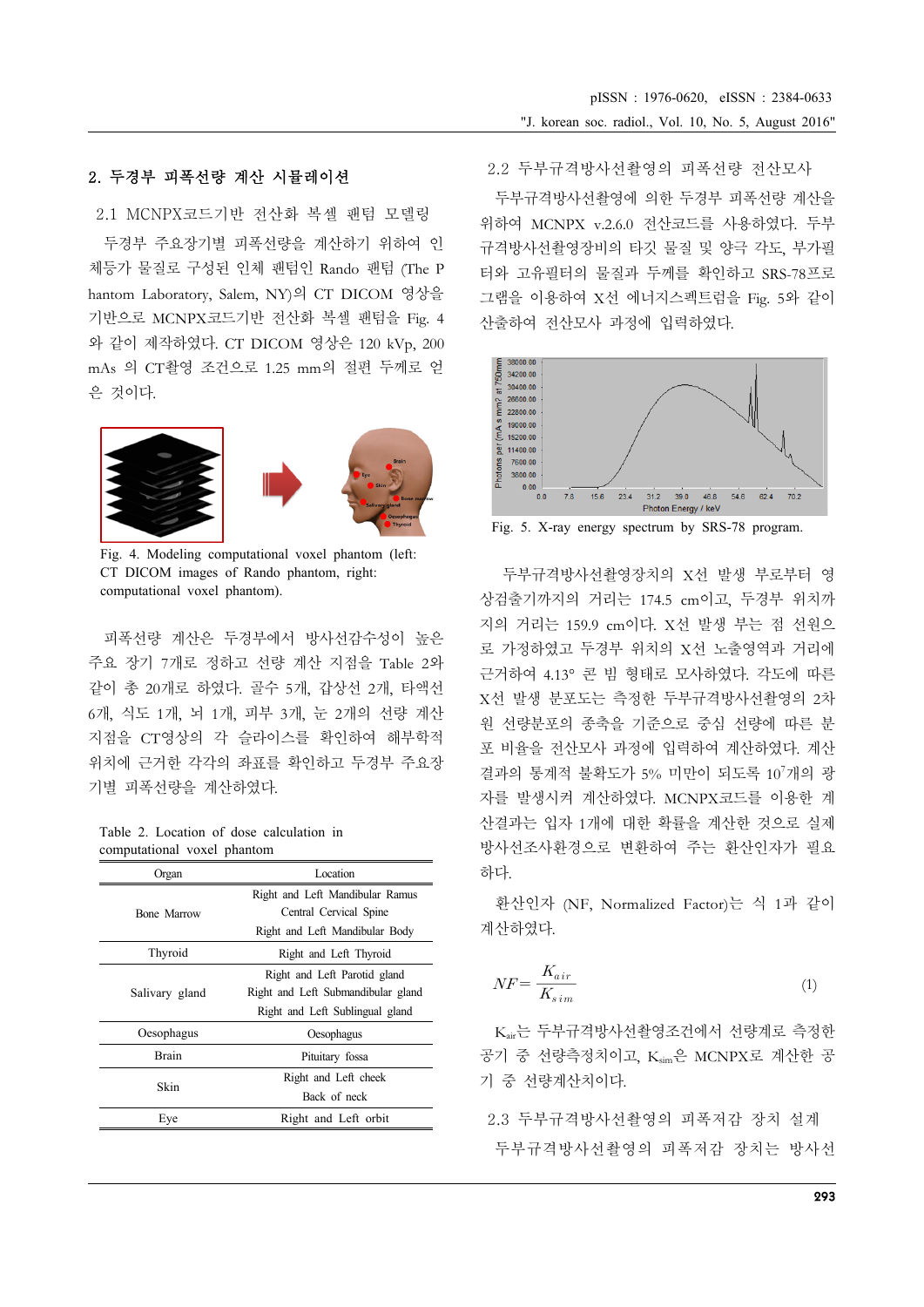감수성이 특히 높은 눈과 갑상선 부위 차폐를 목적으 로 Fig. 6의 하단 그림과 같이 1 cm 두께의 직육면체 형으로 설계하였다.



Fig. 6. MCNPX simulation geometry (Up: without radiation protective device, Down: with radiation protective device).

피폭저감 장치의 구성 물질은 상용화된 보호도구 물 질인 납유리를 사용하였으며 구성비로는 산소 15.6%, 실리콘 8.1%, 티타늄 0.8%, 비소 0.3%, 납 75.2%로 구 성하였다.

# Ⅲ. RESULT

#### 1. 선량분포 측정

본 실험 결과인 두부규격방사선촬영의 2차원 선량분 포는 Fig. 7과 같다. 횡축은 환자의 두경부 전후 방향으 로 22 cm, 종축은 상하 방향으로 22 cm로 두경부를 모 두 포함하며, 2 cm간격으로 측정한 선량을 나타낸다. 환자의 두경부 후면 방향에서 점진적으로 선량이 감소 하는 경향을 보이나 머리부터 목 부위까지 전반적으로 40 μGy의 선량으로 고르게 분포하고 있다. 이것은 두 부규격방사선촬영에서 발생되는 X선이 두경부 전체적 으로 피폭되고 있음을 나타낸다.

| 22             | 38 | 37 i           |    | 41 42 | 37 | $33 \mid$ | 35 | 38 | 37 | 34 | 30 | 8              |
|----------------|----|----------------|----|-------|----|-----------|----|----|----|----|----|----------------|
| 20             | 40 | 37             | 42 | 43    | 38 | 34        | 36 | 38 | 40 | 34 | 29 | 8              |
| 18             | 40 | 38             | 42 | 43    | 40 | 38        | 37 | 36 | 39 | 32 | 25 | 9              |
| 16             | 40 | 39             | 42 | 43    | 42 | 41        | 40 | 38 | 39 | 32 | 26 | 9              |
| 14             | 40 | 40             | 42 | 42    | 42 | 43        | 41 | 39 | 38 | 33 | 28 | 9              |
| 12             | 41 | 40             | 42 | 43    | 43 | 42        | 41 | 39 | 37 | 32 | 26 | 9              |
| 10             | 40 | 40             | 40 | 42    | 42 | 43        | 41 | 39 | 39 | 34 | 30 | $\overline{9}$ |
| 8              | 39 | 40             | 41 | 41    | 41 | 41        | 39 | 37 | 38 | 31 | 24 | 9              |
| 6              | 38 | 39             | 41 | 42    | 41 | 41        | 39 | 36 | 39 | 30 | 21 | 9              |
| 4              | 37 | 40             | 41 | 41    | 41 | 41        | 39 | 36 | 35 | 27 | 20 | 8              |
| $\overline{2}$ | 38 | 40             | 40 | 41    | 40 | 40        | 37 | 35 | 34 | 26 | 19 | 9              |
| $\bf{0}$       | 37 | 41             | 40 | 40    | 32 | 24        | 29 | 34 | 30 | 26 | 22 | 9              |
| cm             | 0  | $\overline{a}$ | 4  | 6     | 8  | 10        | 12 | 14 | 16 | 18 | 20 | 22             |

Fig. 7. Cephalometric radiography 2-dimensional dose distribution  $(\mu Gy)$ .

### 2. 두경부 피폭선량 계산 시뮬레이션

두부규격방사선촬영에 의한 두경부 주요장기별 피폭 선량의 계산 값은 Table 3과 같다. 피부와 갑상선의 피 폭선량이 39.04 μSv, 32.25 μSv로 가장 높았으며, 상대 적으로 낮게 피폭되는 눈과 뇌도 19.37 μSv, 18.39 μSv 의 피폭선량 값을 가졌다. 계산 결과와 같이 두부규격 방사선촬영에 따른 두경부 피폭선량은 검사를 위한 목 적부위 이외에도 갑상선, 식도, 눈, 뇌 등 불필요한 선 량 피폭이 있음을 알 수 있었다.

|            |  |  | Table 3. Organ dose $(\mu Sv)$ calculated by MCNPX |  |
|------------|--|--|----------------------------------------------------|--|
| simulation |  |  |                                                    |  |

| Organ          | Dose $(\mu Sv)$ |  |  |
|----------------|-----------------|--|--|
| Bone marrow    | 21.12           |  |  |
| Thyroid        | 32.25           |  |  |
| Salivary gland | 21.81           |  |  |
| Oesophagus     | 29.52           |  |  |
| Brain          | 18.39           |  |  |
| Skin           | 39.04           |  |  |
| Eye            | 19.37           |  |  |

본 연구에서 설계한 X선관과 환자 두경부 사이에 위 치시키는 눈과 갑상선 부위 차폐 목적의 두부규격방사 선촬영용 피폭저감 장치를 적용에 따른 선량 저감율 Table 4와 같다.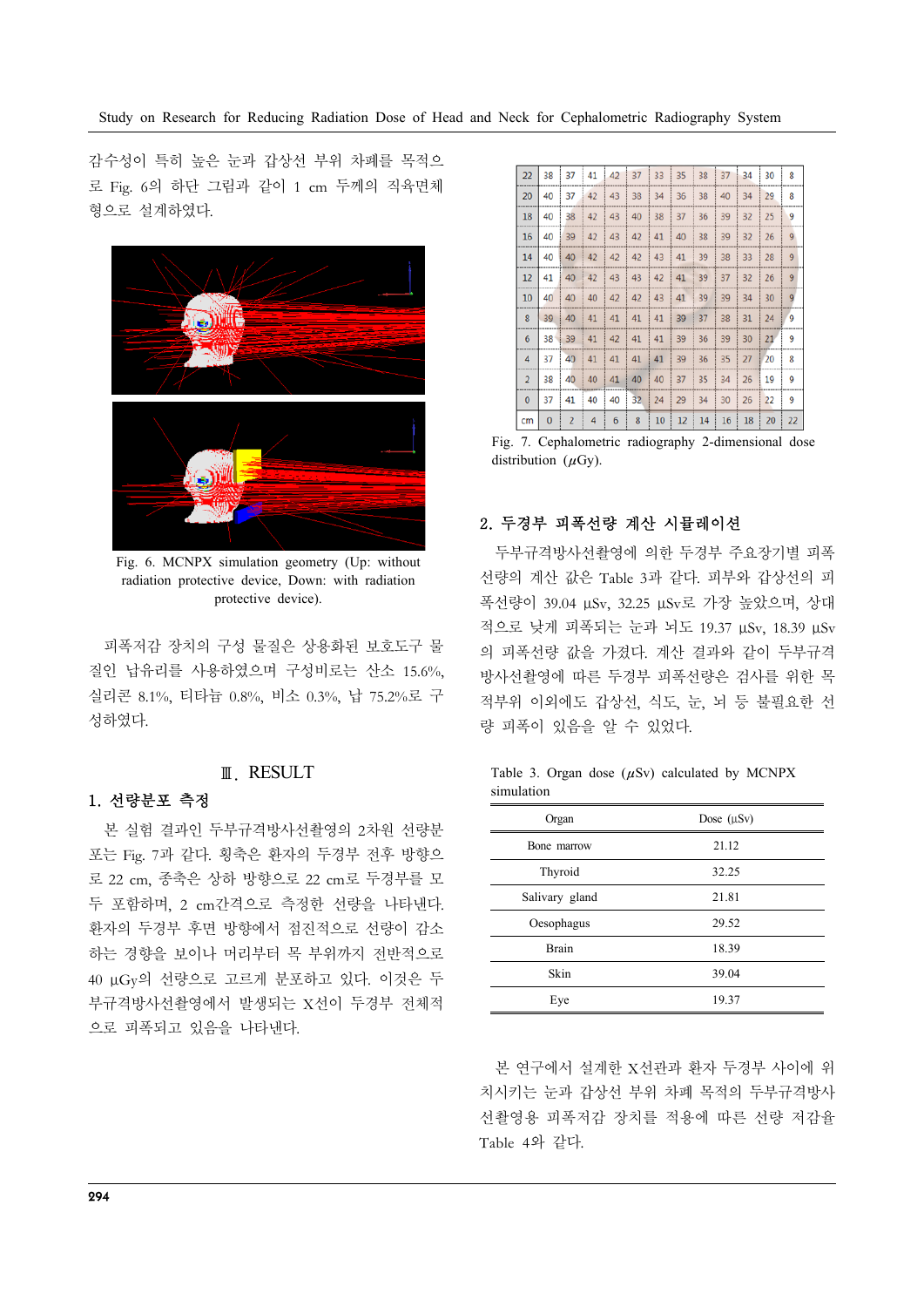| Organ          | Dose reduction rate $(\% )$ |
|----------------|-----------------------------|
| Bone marrow    | 8.14                        |
| Thyroid        | 88.03                       |
| Salivary gland | 8.19                        |
| Oesophagus     | 75.53                       |
| Brain          | 87.40                       |
| Skin           | 4.76                        |
| Eye            | 74.68                       |

Table 4. Dose reduction rate (%) by radiation protective device

선량 저감율은 식 2와 같다.

선량 지{ষ을은 식 2와 갈다.  
\n
$$
R_{Dose\,Reduction} = \frac{D_0 - D_1}{D_0} \times 100
$$
\n(2)

D0은 X선 피폭저감 장치를 미 사용하였을 때의 피 폭선량이고, D1은 X선 피폭저감 장치를 사용하였을 때 의 피폭선량이다.

갑상선과 식도, 뇌, 눈에서 피폭선량이 약 70 ~ 80% 감소되는 것으로 계산되었다.

#### Ⅳ. DISCUSSION

두부규격방사선촬영은 1931년에 Broadbent<sup>[9]</sup>와 Horr ath[10]에 의해 시도되어 국내에서는 1961년에 두부 고 정장치를 제작하여 최초로 시행되었다. [11] 이는 일반 X 선 촬영장비로 두경부를 촬영하여 치과교정학 분야에 서 두부안면부의 성장 연구, 부정교합 진단, 치료 계획 수립, 치료 결과 평가, 성장 예측 등 그리고 이비인후 과 진단용으로 사용되고 있다.<sup>[2,12]</sup> 이와 같은 의료방사 선촬영은 방사선기술 및 장비의 발달에 따라 사용이 점차 늘어나고 있다. 보도자료[13]에 따르면 2007년 0.93 mSv에서 2011년 1.4 mSv로 연간 진단용 방사선 피폭 량이 5년간 약 51% 증가하고 연간 진단용 방사선검사 건수도 약 35% 증가하여 일반인들의 의료피폭선량에 대한 노출이 증가함을 보였다. 이에 따라 의료방사선에 의한 환자의 피폭관리를 위해 의료방사선촬영에 대한 권고선량이 국내외적으로 발표되고 있으나, 치과방사 선촬영에 대한 권고는 많지 않다. 2005년 영국 HPA에

서는 구내치근단방사선촬영과 파노라마방사선촬영에 대한 권고선량을 제시하였으나 두부규격방사선촬영에 대해서는 아직 권고선량을 제시하지 않았다[14].

두부규격방사선촬영장치에 관한 선량평가 연구로는 2007년 Looe *et al.*[15]에서 32.6 mGy ㎠(One-shot 타입), 2010년 Choi[6]에서 123.2 mGy ㎠(One-shot 타입)와 14 4.2 mGy ㎠(Scan 타입), 2011년 Han *et al.*[5]에서 160.0 mGy ㎠(One-shot 타입)와 154.4 mGy ㎠(Scan 타입)의 면적선량 측정 연구가 있으며 결과는 상이한 차이를 보였다. 그리고 2001년 Visser *et al.*[16]에서 2.3 μSv(Oneshot 타입)와 1.1 μSv(Scan 타입), 2008년 Ludlow *et al.*[1 7]에서 5.6 μSv(One-shot 타입), 2011년 Han *et al.*[18]에 서 14.4 μSv(One-shot 타입)의 유효선량 연구가 있으며 결과는 상이한 차이를 보였다. 또한 두경부 주요장기별 피폭선량에 대한 기존 연구는 팬텀 삽입 형 선량계를 이용하여 측정한 결과가 소수 있다. 2011년 Han *et al.*[1 8]은 골수, 갑상선, 타액선, 식도, 뇌, 피부 및 눈에서 각 각 12.8, 163.7, 168.3, 6.5, 46.9, 8.7, 26.3 μSv으로 측정 되었고 갑상선과 타액선에서 본 연구 결과에 비해 높 은 값과 차이를 보였다. 2003년 Gijbels *et al.*[19]은 X선 발생 부 방향인 좌측에 위치한 갑상선, 이하선, 악하선, 눈에서 각각 48.4, 41.0, 39.2, 12.1 μSv으로 측정되었고, 2001년 Visser *et al.*[16]은 X선 발생 부 방향인 좌측에 위치한 갑상선에서 3 μSv(One-shot 타입)와 2 μSv(Scan 타입), 이하선에서 103 μSv(One-shot 타입)와 45 μSv(Sc an 타입), 악하선에서 53 μSv(One-shot 타입)와 34 μSv (Scan 타입), 눈에서 81 μSv(One-shot 타입)와 34 μSv(S can 타입)로 측정되었다. 본 연구에서는 갑상선, 이하 선, 악하선, 눈 위치에서 각각 44.93, 60.02, 24.26, 28.17 μSv로 계산되었으며, Scan 타입으로 두부규격촬영을 실시한 측정 결과와 갑상선을 제외하고 유사하였다. 이 와 같은 연구결과의 차이는 장비 및 촬영조건 등 다른 환경에 의해 기인한 것으로 예상되며, 특히 약 1 초의 노출로 한 번에 촬영하는 One-shot 타입과 좁은 X선속 을 약 15 초 동안 스캔하여 촬영하는 Scan 타입 간의 차이도 크게 나타났다.

따라서 본 연구에서는 두부규격방사선촬영장치의 2차원 공간선량분포도를 제시하여 특정 위치별 선량뿐만 아니라 두경부 전반적인 피폭분포정도를 확인하고 측 정결과를 기반으로 MCNPX 시뮬레이션을 통해 두경부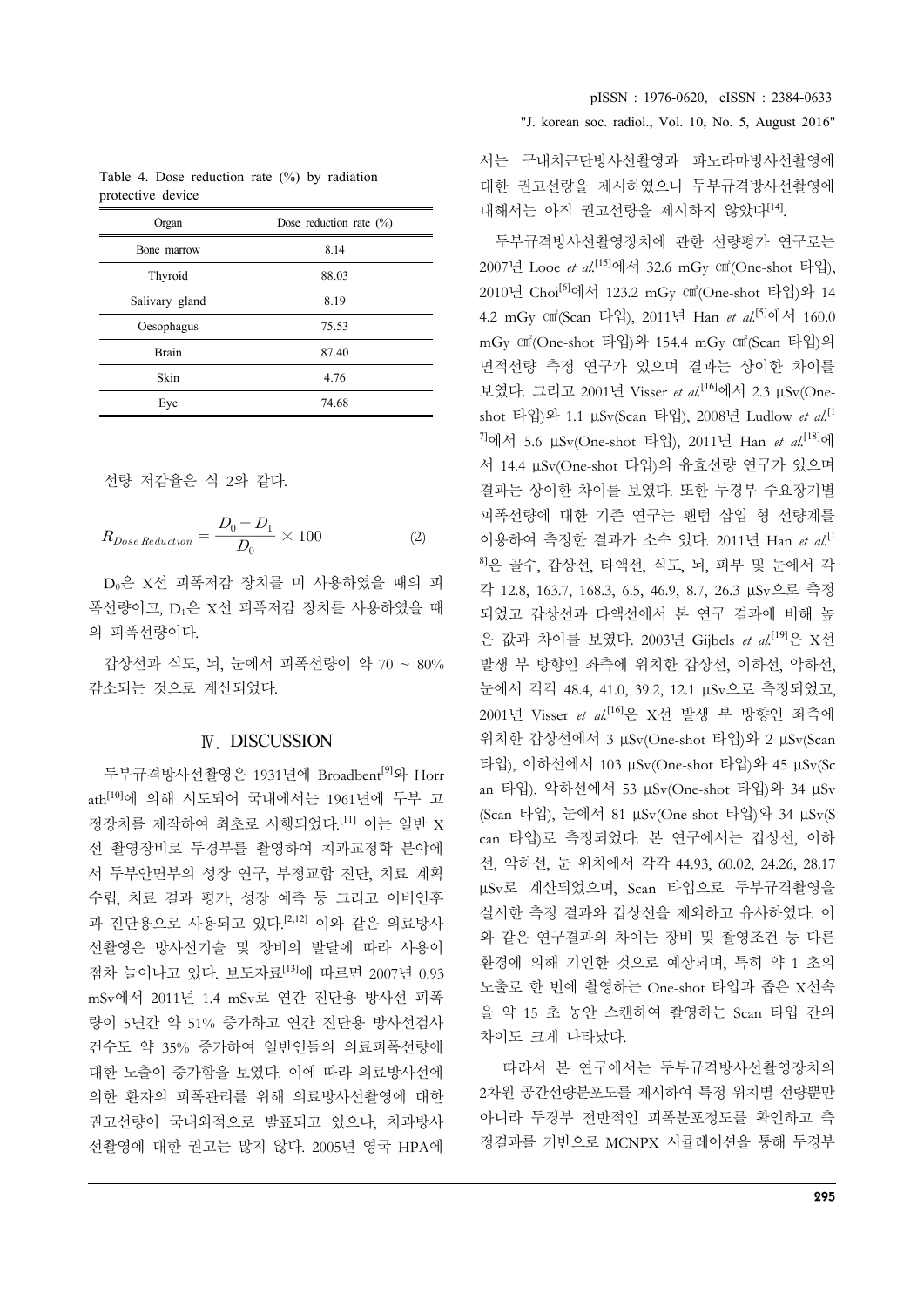주요장기별 피폭선량을 계산하였다. 그리고 두부규격 방사선촬영의 목적 촬영부위가 아닌 갑상선과 식도, 눈 을 보호하기 위한 두부규격방사선촬영의 피폭저감 장 치를 설계하여 차폐정도를 확인하였다. 구축된 두부규 격방사선촬영의 시뮬레이션 결과의 검증 연구를 추가 로 보완한다면 본 연구 과정 및 결과는 기타 다양한 의 료방사선촬영장비 선량 예측 및 차폐장치 개발에 활용 할 수 있을 것으로 사료된다.

#### Ⅴ. CONCLUSION

본 연구에서는 IBA XR Multidetector를 이용하여 두 부규격방사선촬영장치(VATEC Pax-400C)의 2차원 선 량분포를 측정하고 MCNPX 시뮬레이션을 통해 두경 부 주요장기별 피폭선량을 계산하여 이를 기반으로 두 부규격방사선촬영의 피폭저감장치를 설계하였다. 선량 분포 측정 결과 두부규격방사선촬영을 위한 목적부위 이외에도 두경부 전반적으로 X선이 피폭되었고, 시뮬 레이션 결과 갑상선, 식도, 눈, 뇌 등 불필요한 선량 피 폭이 있음을 확인할 수 있었다. 특히 두부규격방사선촬 영은 교정치료 및 치아성장평가 등 검사대상이 방사선 에 민감한 성장기 소아가 주를 이루고 있어 방사선 민 감 장기의 차폐가 더욱 요구된다. 이를 위해 본 연구에 서는 시뮬레이션 계산 결과를 기반으로 피폭저감 장치 를 설계하여 갑상선과 식도, 뇌, 눈에서 약 70 ~ 80% 차폐되는 것을 확인하였다. 본 연구를 통해 두경부 피 폭선량분포와 주요장기별 피폭선량을 확인하고, 피폭 저감장치를 설계한 방법은 나아가 다양한 의료방사선 촬영에 활용가능하며 정확성 확인을 위해 이의 검증 방법을 연구할 예정이다.

#### Acknowledgement

This work was supported by the National Research F oundation of Korea(NRF) grant funded by the Korea g overnment(MSIP) (No. 2015M2B2A8A02032208).

### Reference

- [1] Oral Science Research Center, College of Dentistry, Yonsei University, *Oral Imaging*, Komoonsa, 2010.
- [2] S. Kim, S. Park, "Medical Device Market Research Report," Korea Health Industry Development Institute,

Vol. 11, pp. 1-40, 2013.

- [3] E. Kim, "Development of diagnostic reference level i n dental x-ray examination in Korea," Korea Food & Drug Administration, Research Report, 2009.
- [4] J. Lee, B. Kang, S. Yoon, "The survey of the surfac e doses of the dental X-ray machines," Korean Journ al of Oral and Maxillofacial Radiology, Vol. 35, No. 2, pp. 87-90, 2005.
- [5] S. Han, B. Lee, G. Shin, J. Choi, J. Kim, C. Park, H. Park, K. Lee, Y. Kim, "Dose Area Product Meas urement for Diagnostic Reference Levels and Analysi s of Patient Dose in Dental Radiography," Radiation Protection Dosimetry, Vol. 150, No. 4, pp. 523-531, 2012.
- [6] J. Choi, "Radiographic examination protocol and pati ent dose in lateral cephalometric radiography in Kore a," Korean Journal of Oral and Maxillofacial Radiolo gy, Vol. 40, No. 4, pp. 165-169, 2010.
- [7] C. Jeong, C. Kim, "Comparison of Dose Depending on the Position when Shooting Panorama and CBC T," Journal of the Korean Society of Radiology, Vo l. 7, No. 3, pp. 175-179, 2013.
- [8] K. A. Van Riper, "Scan2MCNP User Manual," Whit e Rock Science, 2004a.
- [9] B. H. Broadbent, "A new X-ray technique and its ap plication to orthodontics," The Angle Orthodontist, V ol. 1, No. 2, pp. 45-66, 1931.
- [10] H. Hofrath, "Die bedeutung der roentgenfern und abs tandsaufnahme furdie diagnostik der kieferanomalien ," Fortschr Orthodont, Vol. 1, pp. 232-48, 1931.
- [11] E. Kim, "History and Present Status in Dental Radio logy," Radiation Health Newsletter, Vol. 18, No. 4, pp. 1-12, 2011.
- [12] M. Kim, K. Huh, W. Yi, M. Heo, S. Lee, J. Lee, B. Ahn, S.Choi, "The comparison of cephalometric measurements between measuring methods in digital and conventional lateral cephalometric radiograph," K orean Journal of Oral and Maxillofacial Radiology, Vol. 35, No. 1, pp. 15-23, 2005.
- [13] http://www.mfds.go.kr/index.do?seq=22654&mid=675
- [14] A. D. Gulson, T. A. Knapp, P. G. Ramsden, "Doses to patients arising from dental X-ray examinations in the UK, 2002-2004. A review of dental X-ray protec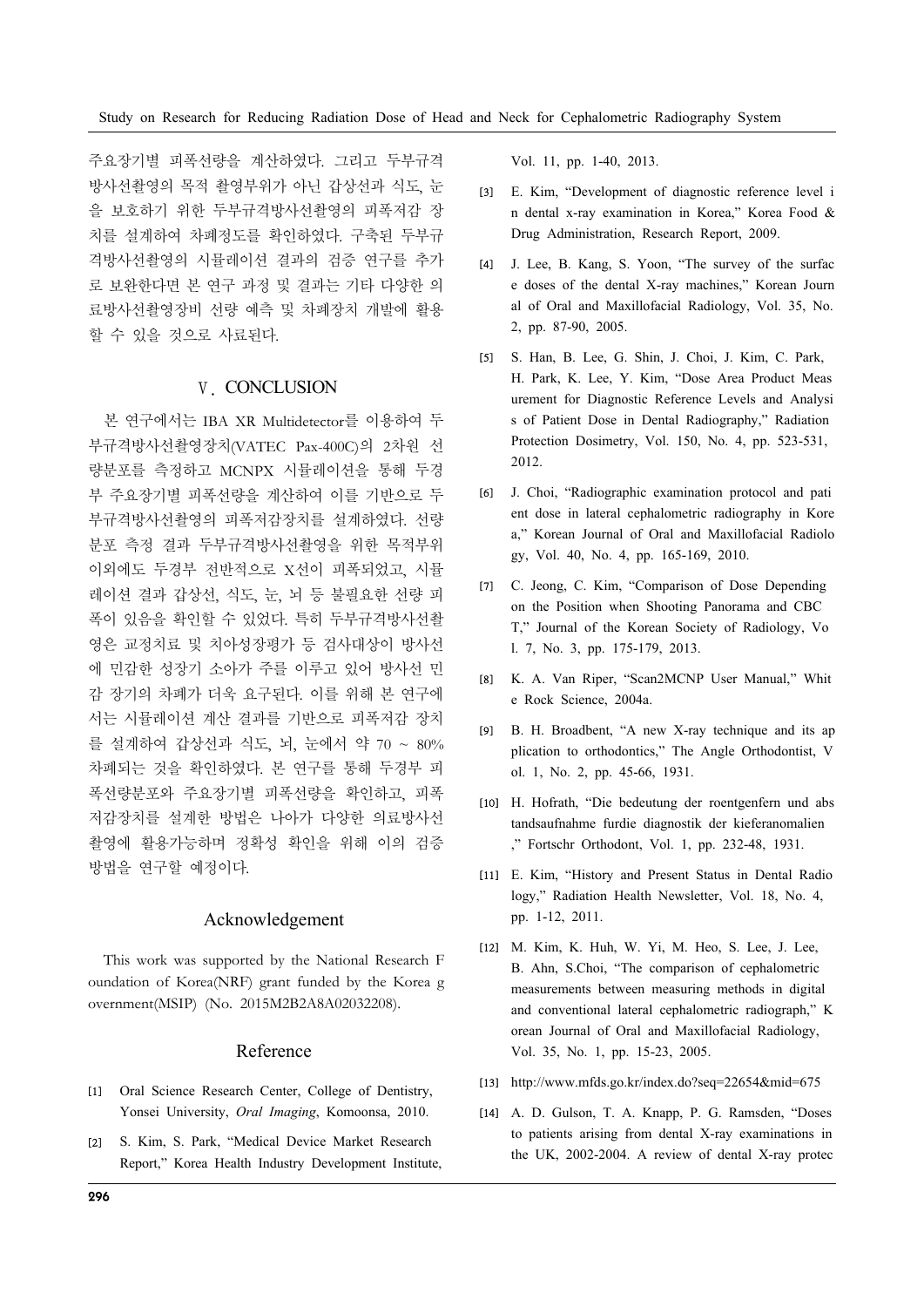"J. korean soc. radiol., Vol. 10, No. 5, August 2016"

tion service data," HPA-RPD-022, 2007.

- [15] H. K. Looe, F. Eenboom, N. Chofor, A. Pfaffenberg er , M.Sering, A. Ruhmann, A. Poplawski, K. Willb orn, B. Poppe, "Dose-area product measurements and determination of conversion coefficients for the estim ation of effective dose in dental lateral cephalometric radiology," Radiation Protection Dosimetry, Vol. 124, No. 2, pp. 181-186, 2007.
- [16] H. Visser, T. Rodig, K. P. Hermann, "Dose Reductio n by Direct-Digital Cephalometric Radiography," The Angle Orthodontist, Vol. 71, No. 3, pp. 159-163, 20 01.
- [17] J. B. Ludlow, L. E. Davies-Ludlow, S. C. White, "P atient Risk Related to Common Dental Radiographic Examinations," Journal of the American Dental Asso ciation, Vol. 139, No. 9, pp. 1237-1243, 2008.
- [18] S. Han, B. Lee, G. Shin, J. Choi, H. Park, C. Park, G. Chang, B. Kim, Y. Kim, "Evaluation of effective dose in dental radiography," Journal of radiological s cience and technology, Vol. 34, No. 1, pp. 27-33, 2 011.
- [19] F. Gijbels, G. Sanderink, J. Wyatt, J. Van Dam, B. Nowak, R. Jacobs, "Radiation doses of collimated vs non-collimated cephalometric exposures," Dentomaxillo -facial Radiology. Vol. 32, No. 2, pp. 128-133, 2003.